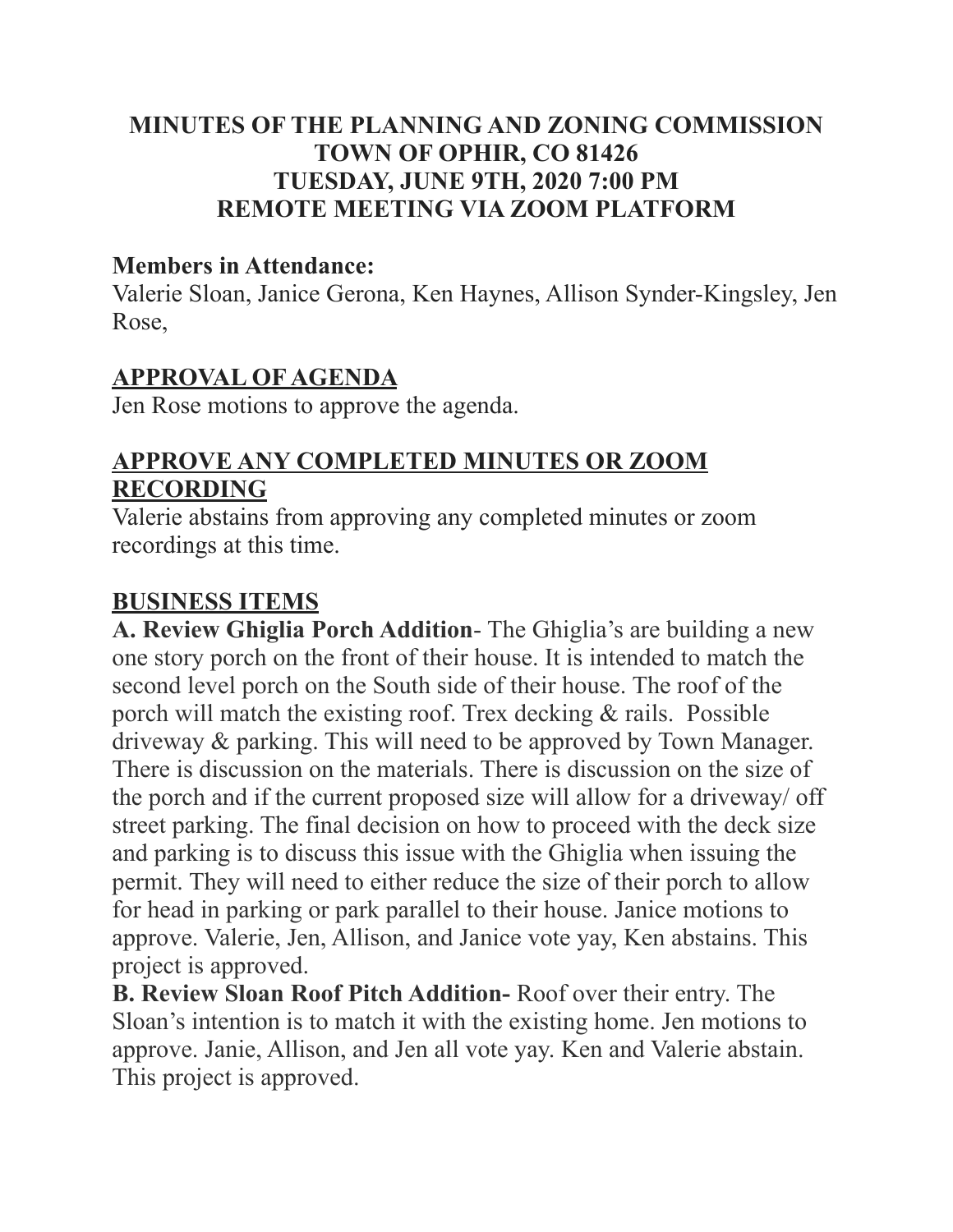**C. Review Worth Siding-** P&Z has received an updated building plan for the Worth project. They would like to keep the existing maroon siding and then pull the gray metal off, and wrap the remaining of the house with rusted corrugated metal. The Worth's were granted approval for building their home with the idea they would submit their materials at a later time. The Worth's neglected to submit their siding materials prior to installation. Currently the maroon siding is not considered skirting because it goes up to heights up 8 or 9 ft from the foundation. Mark measures that the metal on the West side is about 18-24 inches out above of the qualifications for skirting on this side. There is discussion on changing the metal to a rusted corrugated metal. At first presentation of the building project, all metal materials were rusted. Mark Worth is not positive about measurements. Valerie determines that the house is small enough that 5ft of skirting doesn't cover the windows or the doors. There is continued discussion on materials as they apply towards porches and decks. P&Z go into an executive session to discuss the siding. The Executive Session ended for P&Z and Corey and Mark are brought back into the meeting. Overall, P&Z cannot approve the skirting extending more than 5ft because of the LUC. Because of the height, essentially the skirting is becoming siding on the house and with the type of metal (painted) it becomes non compliant with the LUC. If P&Z did allow this, this would set precedents for future buildings. Valerie informs the Worth's they can apply for a Variance which would need to be voted on by the GA. They could potentially cut down the maroon siding below 5ft and use corrugated metal for the rest. Currently at this meeting, P&Z does not have a vote on their exterior finishes. If they wanted to keep this current plan they will need to submit a Variance for the July GA.

**D. Master Plan Redrafting**- There is discussion on the process of creating the Master Plan. Janice brings up the issue of needing to add to the Master Plan; roads and parking. Allison brings up adding survey questions to revisions in the Master Plan is important and will help with keeping things clear and concise. It would be helpful to have support behind each objective. Jen brings up the idea that realtors who are selling homes to people here in Ophir need to know what our Master Plan states such as being aware that short term rentals ( air b&bs) are not